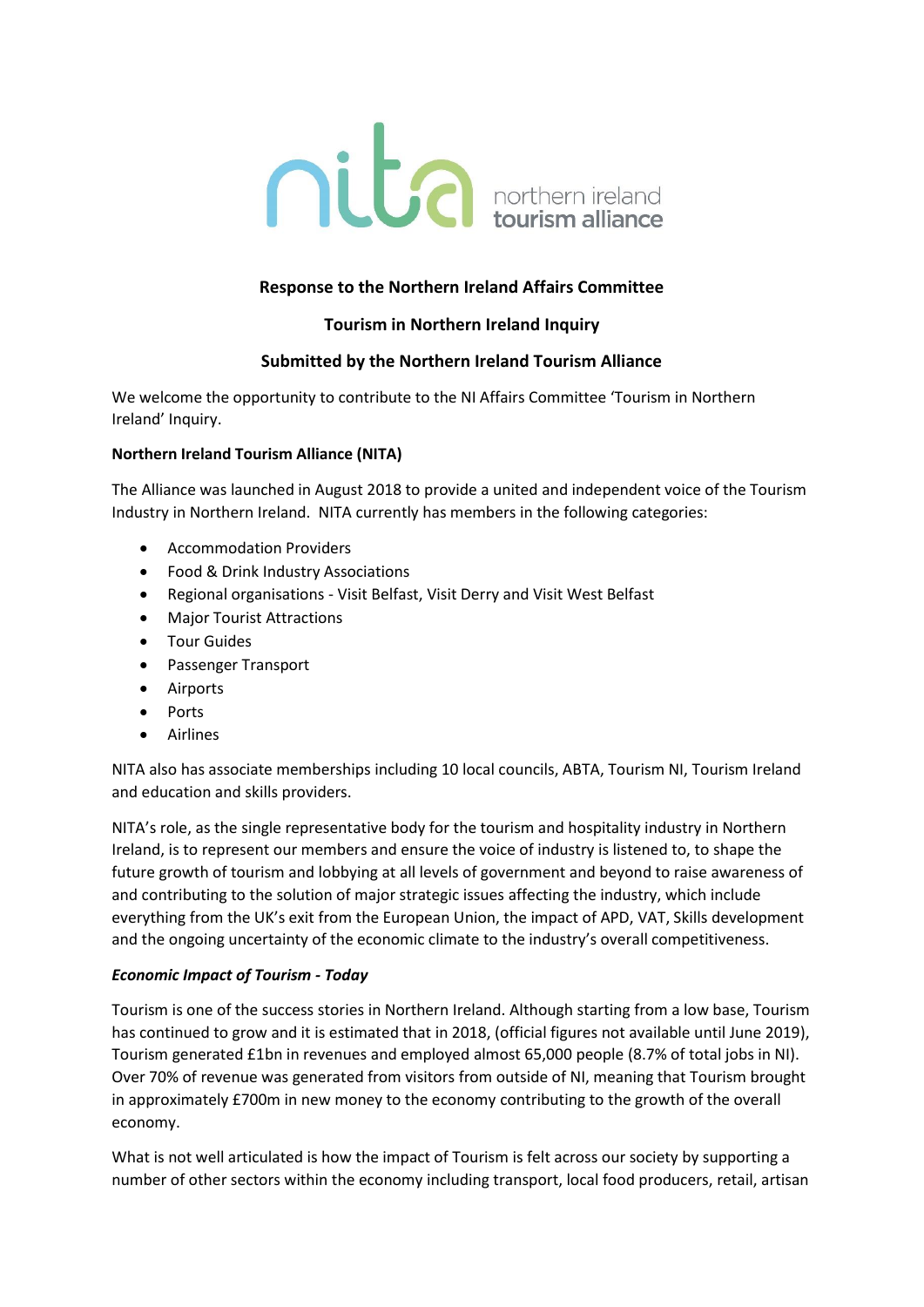craft, construction and the heritage, cultural and arts sectors. In addition, it supports entrepreneurship and innovation, enabling local people to develop their own tourism businesses, building on their passions, culture and talents.

Tourism benefits local communities by supporting the development of products and services that attract increasing numbers of visitors, providing the means to invest in our cultures and heritage, providing jobs and business opportunities for local people in their own locale and creating a better place to work, live and play. Through tourism a different narrative has been developed for NI, one that attracts visitors to personally experience the authentic and world class tourism product in increasing numbers.

### *World Class Tourism Product*

In NI we have world class, high quality tourism products that incorporate our landscapes, heritage and culture that enable visitors to have a personal, authentic and quality experience. Tourism has also built on the success and quality of other sectors to create tourism experiences in sectors such as Food & Drink, Golf, Screen/Film and Business. The quality of the industry has been recognised with awards such as:

- Lonely Planet Belfast & Causeway Coast & Glens Top place to visit 2018
- International Travel & Tourism Awards World's Best Food Destination 2018
- World Travel Awards Titanic Belfast World's Leading Visitor Attraction
- **Best Travel Awards Giant's Causeway Best UK Heritage Attraction for 3<sup>rd</sup> year running**
- UK Event Awards ICC Waterfront Best Event Space 2017

### *Business Tourism*

But tourism is not just about leisure and recreation. Business Tourism – MICE (meetings, incentive, conferences and events) is a growing sector which brings in business travellers and plays a role to encourage more inward investment and the consideration of NI as an excellent location for business. The investment of £29.5m by Belfast City Council, Tourism NI and the European Regional Development Fund to extend the ICC Belfast to create our only purpose-build and world class conference and convention venue, is well on track to meet their £100m economic impact target by 2021. For example, the ICC Belfast spends £3m per year with local suppliers with 800 people employed indirectly through third party service contractors. There is so much more potential for Business Tourism across NI, particularly for business from outside of NI, but this requires proper levels of funding and investment, a joined up strategy across NI and a clear campaign to promote NI as a Business Tourism destination internationally.

## *Regionality*

An important aspect of Tourism is the dispersal of both jobs and revenue. Although a significant number of visitors come to Belfast and the Giants Causeway, 44% of total revenues in 2017 were generated outside of Belfast and the Causeway Coast and Glens geography. This provides employment and business on a local regional basis.

To drive regional growth, investment is required to develop world class products and attractions. In recent years there has been significant investment, both from government and the private sector, in attractions such as Titanic Belfast and The Giant's Causeway Visitor Centre both of which have shown the positive impact world class and authentic products can have in attracting visitors. Titanic Belfast has welcomed almost 6 million visitors since it opened in 2012 and in 2017 visitors to the Giants Causeway exceeded 1 million.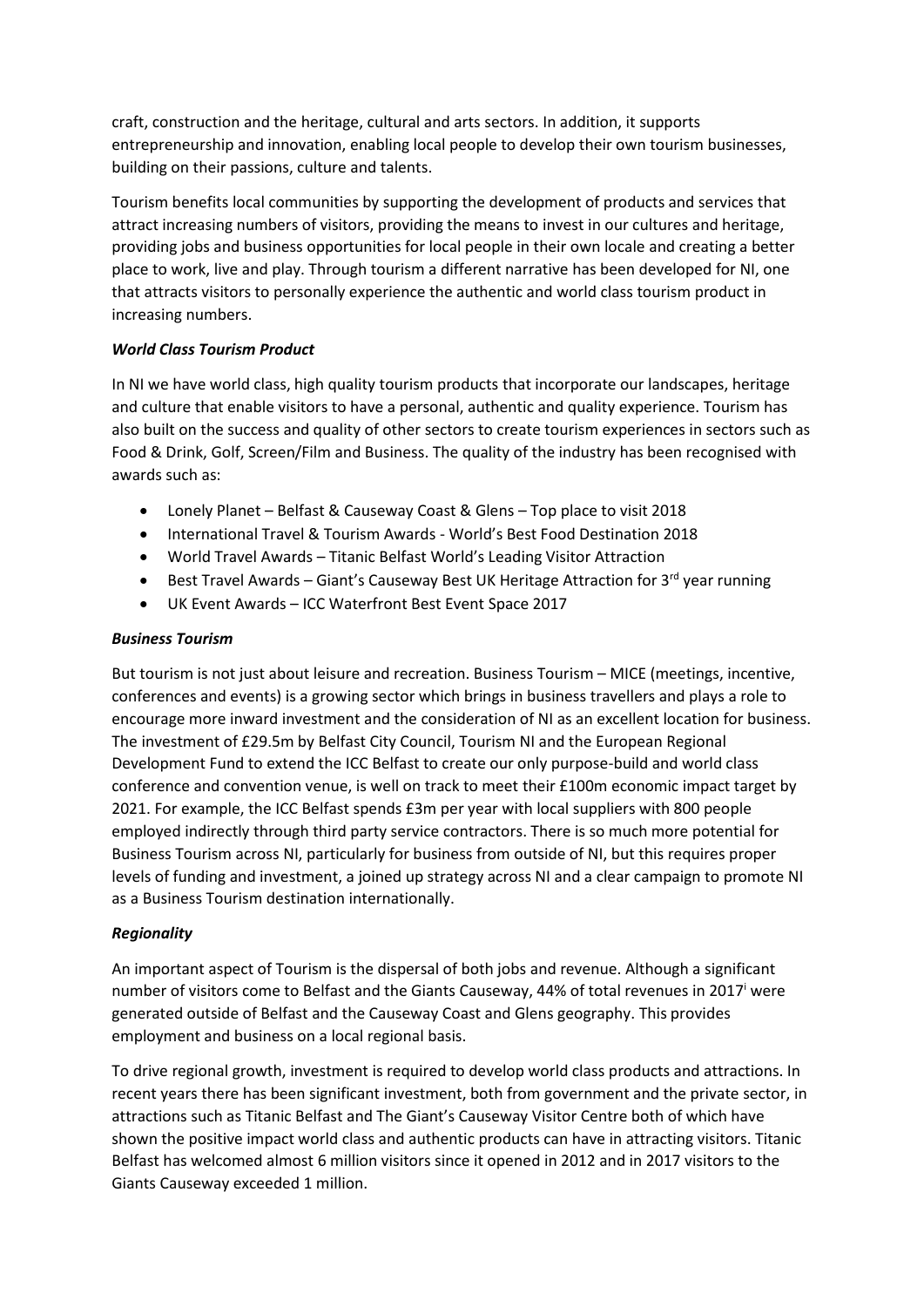Following an investment of £22M, by Historic Palaces, National Lottery Heritage Fund and various Trusts & Foundations, Hillsborough Castle and Gardens opened to the public in April 2019 with 200,000 visitors expected before the end of the year. The success of the HBO series Game of Thrones has and continues to attract visitors across the region visiting the different film locations in NI. The Linen Mill Studios in Banbridge will be the location for the new Game of Thrones Studio Tour, a world class attraction that will open in spring 2020 and will bring hundreds of thousands new visitors into the area as well as creating jobs during construction and once the attraction is operational.

Other investments that will build the tourism product across Northern Ireland include the Belfast Regional City Deal, approved in March 2019. This includes capital investment in tourism projects over the next 15 years throughout the 6 council areas that make up the partnership. This investment will create internationally visible tourism products that will extend the tourist route from Belfast through Carrickfergus, towards the breathtaking Causeway Coast and Glens, along North Down and into the majestic Mourne Mountains. The investments will include development of existing product such as the Gobbins and development of new product such as the Belfast Story Destination Hub. The Derry/Londonderry Strategic Growth Plan has identified a major tourism attraction in the City – the Signature Creative Experience – which will link to other investments such as the re-imagined Ebbrington and a re-invigorated Walled City experience.

All of these investments create the hooks that attract visitors to travel around NI and provide opportunities for the private sector to create products and services for visitors to the areas.

### *Sustainability*

We also need to be aware of the impact of 'Over Tourism' and how we ensure sustainability of tourism into the future. Last year the Giants Causeway was the first heritage attraction to welcome over a 1m visitors. This is real success, but brings issues with regard to the visitor experience and the environmental and social impact. We welcome the work that the National Trust has started to review this impact and the recommendations on how we address this moving forward.

#### *Hotel Investment*

There has been significant investment by the hotel sector, £500m since 2016, with six new hotels opening during 2018 in Belfast, bringing the total registered hotels in October 2018<sup>ii</sup> to 141 in Northern Ireland, with 9,000 rooms available. As of today, there are 142 hotels and 9,300 rooms. This is estimated to rise to 151 hotels providing over 10,000 rooms by 2020. Although most of the expansion to date has been in Belfast, there are planned investments in Derry/Londonderry alongside resort projects and boutique hotels across the region. To date this investment has created 1,000 jobs. The NISRA Hotel accommodation occupancy figures show an increasing trend of room nights sold with 2.11m in 2017.

## **Ambition for Growth**

Tourism is an exciting and dynamic industry and Tourism NI have set an ambitious vision to double the economic impact of the industry by 2030 to an industry that will generate £2bn in revenues. Continued investment, a supportive policy environment and collaboration across private sector, government – central, local and agencies - education and our politicians is required for us to make this vision a reality.

There has been no encompassing Tourism Strategy in place for over a decade, and with the collapse of the NI Executive in 2016, there has been a lack of political focus on the Industry. This has meant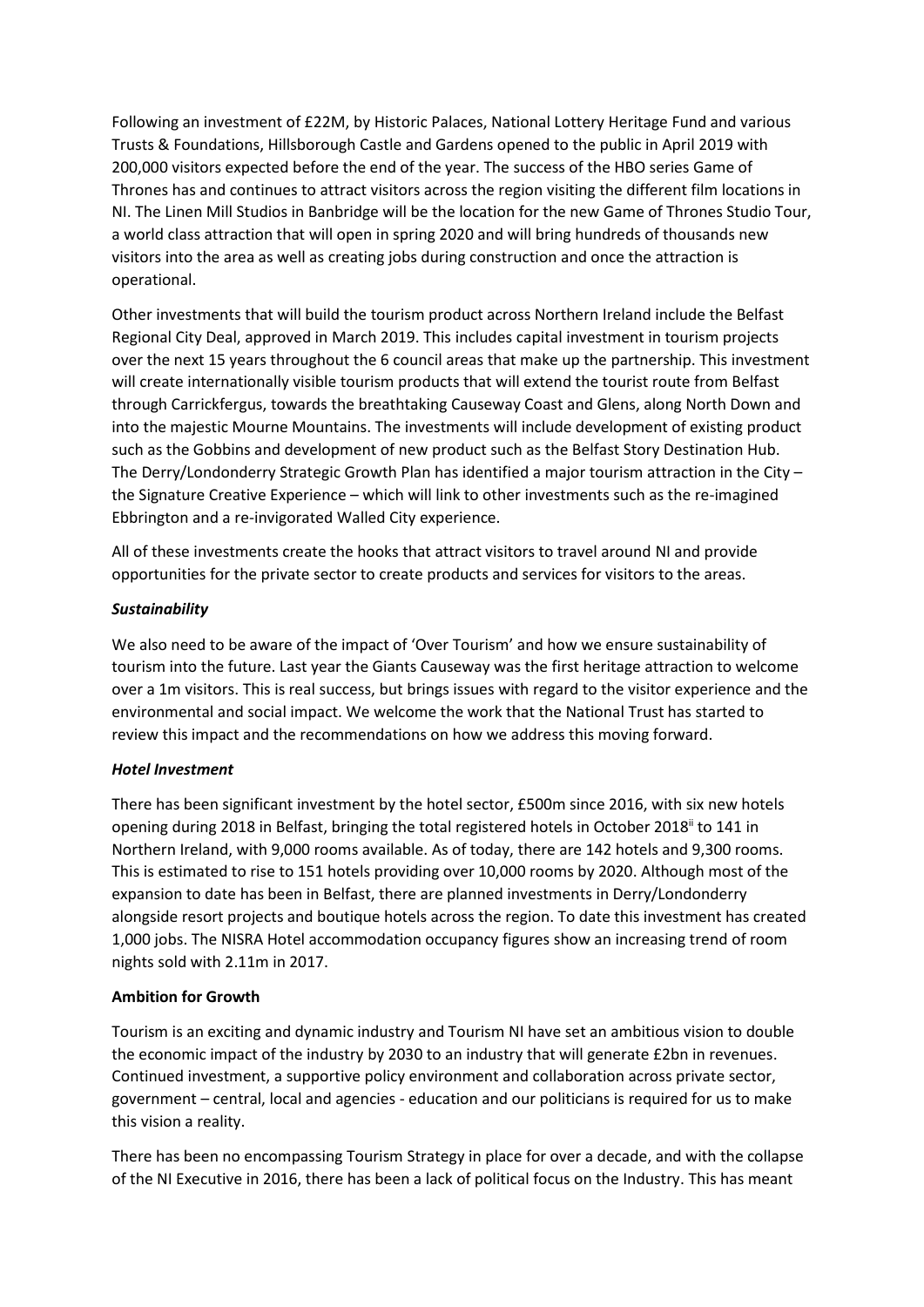decreasing budgets, out of date legislation for the like of licensing, regulation and certification, and an increasing fragmentation of responsibility for tourism with no overarching strategy to ensure that we are all pulling in the same direction and that the right level and focus of funding and resource is in place to support growth.

Tourism NI, the Councils and regional partnerships – such as Visit Derry and Visit Belfast – along with industry, have had to fill the void left by our politicians. It is to their credit along with the resilience of the industry itself that tourism has continued to grow. But it is critical that, with no Minister in place for over 3 years, the Department of Economy develop a joined up vision and strategy, working in close collaboration with Industry to create a clear and accountable plan to take Tourism forward. Without this, we will not be able to truly maximise the transformational opportunity that Tourism presents in Northern Ireland.

## **Challenges Facing the Tourism Industry**

In order to achieve the ambitious vision, there are a number of challenges and obstacles that must be addressed to enable industry to develop the products and capacity and for visitors to travel to NI and travel around once they get here.

## **1. Competiveness**

NI faces unique challenges and competition when compared to the rest of the UK.

# *VAT and APD*

NI shares a land border with the Republic of Ireland which has lower rates of VAT on tourism related goods and services - 13.5% compared to 20% - and has no tax on air travel. As tourism is a relatively price-sensitive sector, the impact on cost born by a higher tax burden has a greater adverse impact on demand than for other goods and services.

The impact of APD can be seen with our biggest market outside of NI for tourism - GB. With APD, we are effectively double-taxing those who fly to our local airports. With the increase of the independent traveller booking their own travel and looking for value for money, this has a significant impact with £13 each way, £26, to be added to the cost.

More information on the economic impact of APD and VAT is available in the NITA response to the HM Treasury call for evidence on VAT, Air Passenger Duty and Tourism in NI<sup>iii</sup>.

## *Licensing Legislation*

NI's Licensing legislation is outdated and out of step with the rest of the UK. There is a clear need for licensing legislation to be updated to reflect the needs of a modern market and to support the growth of the Tourism and Hospitality industry. Before the collapse of the NI Executive in 2016, work was being undertaken by the NI Assembly committee to move forward the legislation, but this has been left unfinished in the ensuing three years. The 'Special Event' legislation is currently being reviewed as a result of The Open being held in Portrush this year. Rather than deal with this in isolation, this provides an opportunity to take forward the work already undertaken by the NI Assembly before the collapse in 2016 and develop a wider licencing bill. NITA member organisation Hospitality Ulster has been leading the work on this change and we would refer you to their paper for further details – Modernisation of Liquor Licensing Legislation, published in January 2019.<sup>iv</sup>

**2. Skills**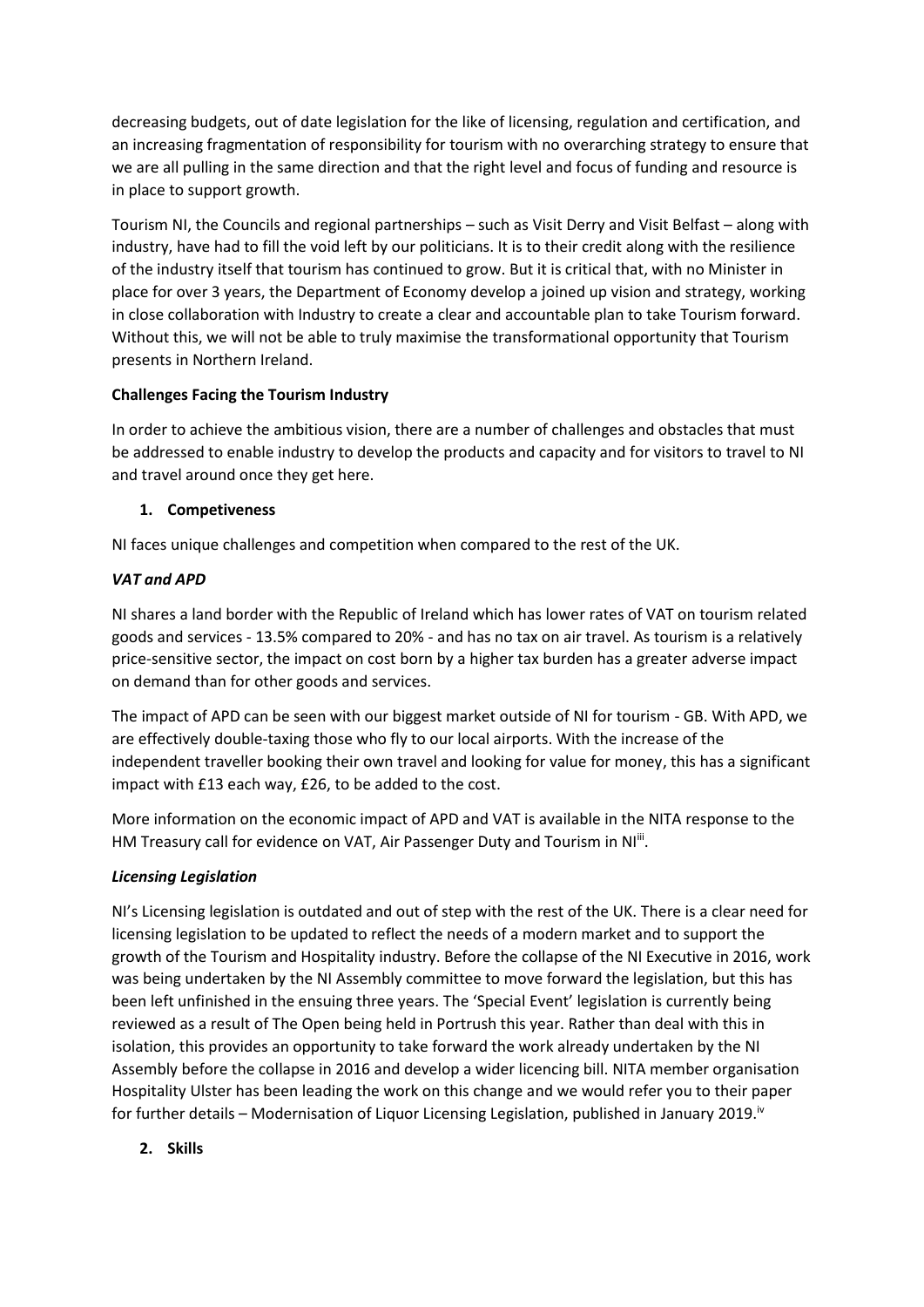High on the agenda for our members is the availability of the skills required within the industry. This has been a continual challenge, which has been mitigated in part by people working in the industry that are from outside NI. According to research carried out by People 1<sup>st</sup> in 2016, 20% of the tourism workforce were born outside of the UK, of which 46% have come from other EU countries. This reliance on migrant workers from other EU countries is likely to have a negative impact if the UK's proposed plans for immigration restrictions are implemented. The industry is already experiencing difficulty attracting people from outside of NI and retaining those already working in the workforce due to the uncertainty arising from Brexit.

To achieve the ambitions for the Tourism Industry to double in size, a significant amount of work will be required to attract and retain talent within the industry. It is estimated that 2,500 people will need to be employed to fill existing jobs that will become vacant each year over and above the new jobs that will be created as the Tourism industry grows.

Tourism is one of a number of growing industries within the NI economy and as such there is competition for people within a very tight labour market locally

The main areas that will need to be addressed are:

- Career attractiveness address the negative perceptions of careers within Tourism.
- Pathways into Tourism and career development
- Improved access to careers advice and information
- Engagement earlier in the education system schools
- Identify and showcase Champions and role models for careers in Tourism

A collaborative network, led by industry, is currently being finalised, which is reviewing the draft skills action plan that was produced in 2016. This draft plan was not finalised or put into policy and to date none of the recommendations have been actioned or adopted. The proposed network is keen to address some of the themes in the draft plan, particularly those detailed above, but recognise the significant changed required in addressing these challenges goes beyond the capabilities of the network. Collaboration across all stakeholders in industry, government and education, along with the required resources and funding, will be critical to address the challenges.

## **3. Access**

Access to Northern Ireland and the ability to easily travel around the region is critical to enabling the industry to grow and develop. The main markets, outside of the domestic market, are GB and the Republic of Ireland. With plans to grow visitor numbers from mainland Europe, North America and other long haul locations, our airports and sea ports are an important element of the tourism infrastructure.

## *Air Access*

The latest NISRA Air Passenger Flows Statistical bulletin<sup>v</sup>, showed that in the 12 months to March 2018, there were 8.5m passengers flowing through our 3 airports. A 3% increase on the previous 12 months. People residing outside of NI accounted for 41% of the passenger flow.

We have limited international connections to our local airports and therefore it is important that we support hub access, for example BA and Aer Lingus offer up to 8 flights per day from LHR direct to our local airports, one stop from the rest of the world. However, APD becomes a factor which can push visitors to fly to Dublin instead.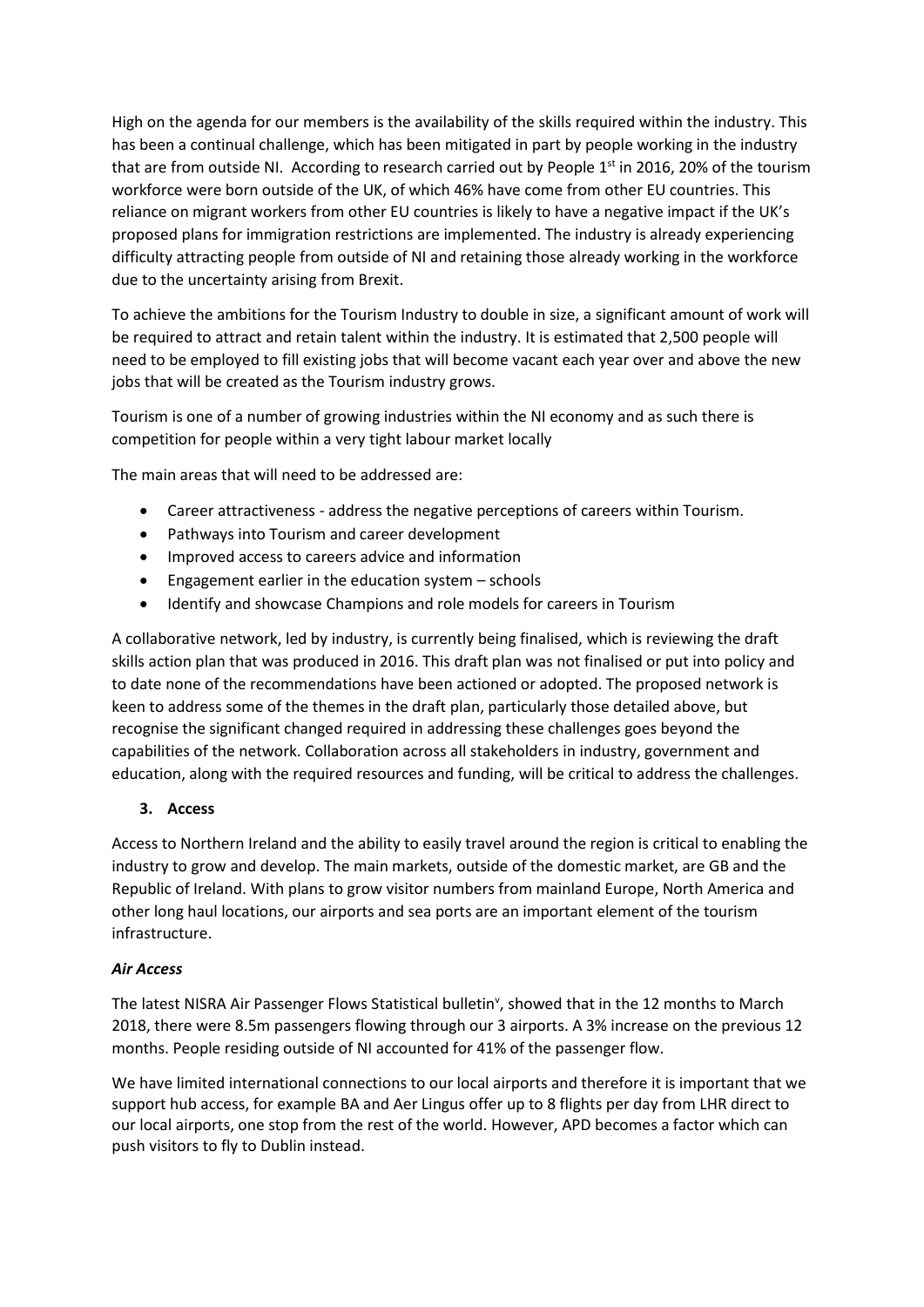According to the Tourism NI Visitor Survey for 2018, 50% of visitors accessed Northern Ireland via the Republic of Ireland. When you look at individual markets, 75% of visitors from North America and 66% of those from Europe enter NI via the RoI. This winter Dublin Airport launched 14 new services and almost 1.6 million extra seats across the route network. This represents a 12% increase in seat capacity compared to the same period last year. Nearly every Business city in USA has a direct service operated to Dublin.

The growth of visitors coming through Dublin underlines the importance of the connections between Dublin and NI. It is critical that visitors are able to continue to access NI in a seamless manner across the border. This means that relationships with inbound travel distributors and local tourism providers must continue to be developed. Tourism NI and Tourism Ireland work together to provide the platform for our tourism providers to develop relationships with the main players and the Meet the Buyer event earlier this year saw record numbers of travel distributors coming to NI to meet with local industry.

It is also critical that no real or perceived barriers are put in place, for travel from the RoI to NI, as part of the UK exit from the EU.

Development of additional direct routes to NI from more destinations needs to be supported. Visitors want to be able to travel with the minimum of stops and our airports must be supported to encourage airlines to add additional routes. There needs to be a strategy, linked with the tourism strategy, to identify key destinations, for example Germany. This will enable the industry to work together to create experiences that will be attractive to those markets and promotion can be maximised to help with the sustainability of the routes.

### *Access Via Cruise Tourism*

Cruise Tourism, which is another channel for visitors to come to NI, has seen significant growth with 115 ships docking at Belfast during 2018 with an estimated 189,000 cruise visitors arriving in Belfast. This trend in growth is set to continue in 2019 with 148 ships carrying 285,000 passengers expected to arrive in Belfast.

This is an important way for visitors to access and sample NI as a destination which can be an effective strategy in leading to repeat visits.

Cruise Belfast is a marketing partnership between Belfast Harbour Commissioners and Visit Belfast. This has led to the significant growth in this sector. This growth is leading to approximately £500,000 investment by Belfast Harbour to provide a more appropriate welcome for cruise visitors to the city and a new Cruise Welcome Hub, with funding from Tourism NI is planned to open in the next month.

In addition, Cruise Tourism is a growing sector in the North West with 18 cruise calls and an estimated 10,000 passengers due in 2019. The release of capital funding to implement the recommendations of a Donegal County Council/Derry City and Strabane District Council feasibility on the development of Greencastle harbour as a deep water port will provide a very significant uplift in cruise visits to the region.

With Dublin Port announcing its intention to reduce the number of cruise ships coming into Dublin from 2020, NI needs to look at the challenges and opportunities this could bring for our Cruise sector.

## *Road and Public Transport Access*

The increasing number of visitors will require continued investment in our transport infrastructure. Investments in our road infrastructure, rail connections (within NI and with Dublin), and the Belfast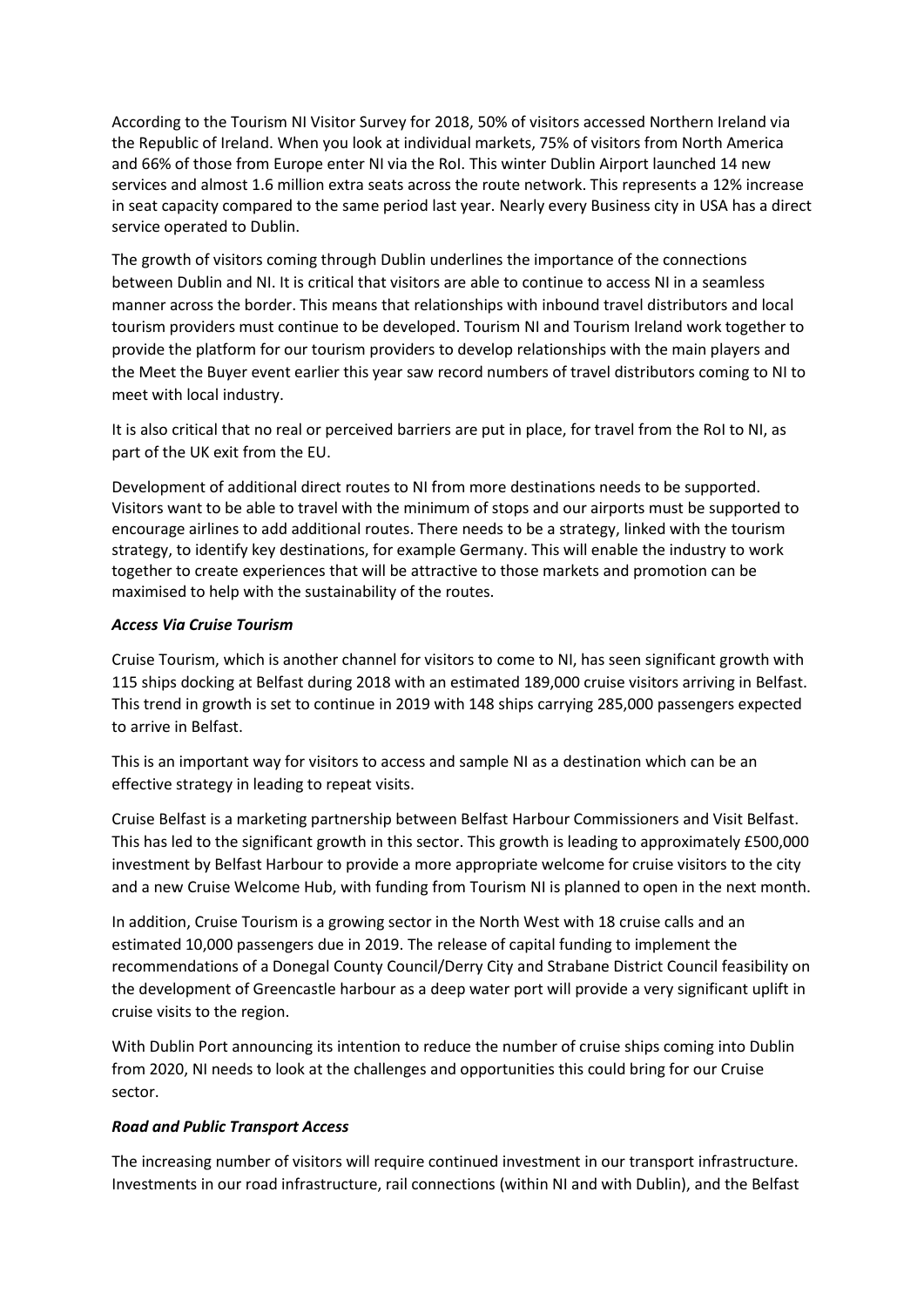Integrated Transport Hub will all improve access within NI. With the rural nature of NI, partnership and collaboration between Tourism NI, Translink and private operators will be required to develop more frequent and sustainable transport services.

This means a joined up approach to infrastructure investment and maintenance and development of public transport. NI has a population of 1.87m and we saw 2.26m visitors come to NI in 2017. If we want to encourage visitors to travel around NI, then this has to be factored into our infrastructure and transport planning.

# **4. Collaboration and Joined Up Planning**

Tourism touches so many different sectors and is an enabler to bring additional revenue into Northern Ireland that is used to provide investment and opportunities across our region to the benefit of our whole society. In order to maximise this potential, there must be a national strategy that brings together all the different strands and responsibilities. One of the key challenges is the fact that we have no Executive in place and therefore no Minister to drive forward a joined up strategy. This has fallen to the Department of Economy, who do not have responsibility for all aspects of Tourism, and therefore we lose the ability to maximise the impact of investments or identify the consequences of decisions made in other departments. For example, from a central and local government perspective, responsibility for decisions that impact on tourism include:

- Department of Economy Tourism Policy in one division and Skills in another
- Department of Communities Heritage, Arts & Culture, Regeneration
- Department of Infrastructure Planning, Roads, NI Water, Public Transport, Waterways
- Department of Agriculture, Environment and Rural Affairs Forestry NI, Countryside Management, Land Management
- Arms Length Bodies Tourism NI, Invest NI, Tourism Ireland, NI Environment Agency
- 11 Councils each with Tourism strategy within their areas and planning

This highlights the need for a joined up strategy that recognises and brings together all the different responsibilities that impact on tourism.

It is critical that industry is at the centre of the strategy development both from a perspective of identifying real challenges on the ground, and in enabling industry to be prepared to support investment whether this is through development or expansion of services, development of marketing/promotion campaigns, attracting and retaining talent.

## **5. Promotion of NI as a Tourism Destination**

The promotion of NI as a Tourism destination has a lot of players and is very fragmented. The main promotion of NI within the domestic market and to RoI is the responsibility of Tourism NI supported by Visit Derry and Visit Belfast. Tourism Ireland are responsible for the growth of visitors from outside of the island of Ireland. In addition, each of the Councils have developed their own tourism strategies which they promote and then industry are also promoting their products.

Despite this, it is evident from the increase in visitor numbers that NI is being successfully promoted as a tourism destination with record numbers seen in the latest official figures for 2017. However, we could be getting a much better return if we worked in a more co-ordinated and collaborative way and amplified our message.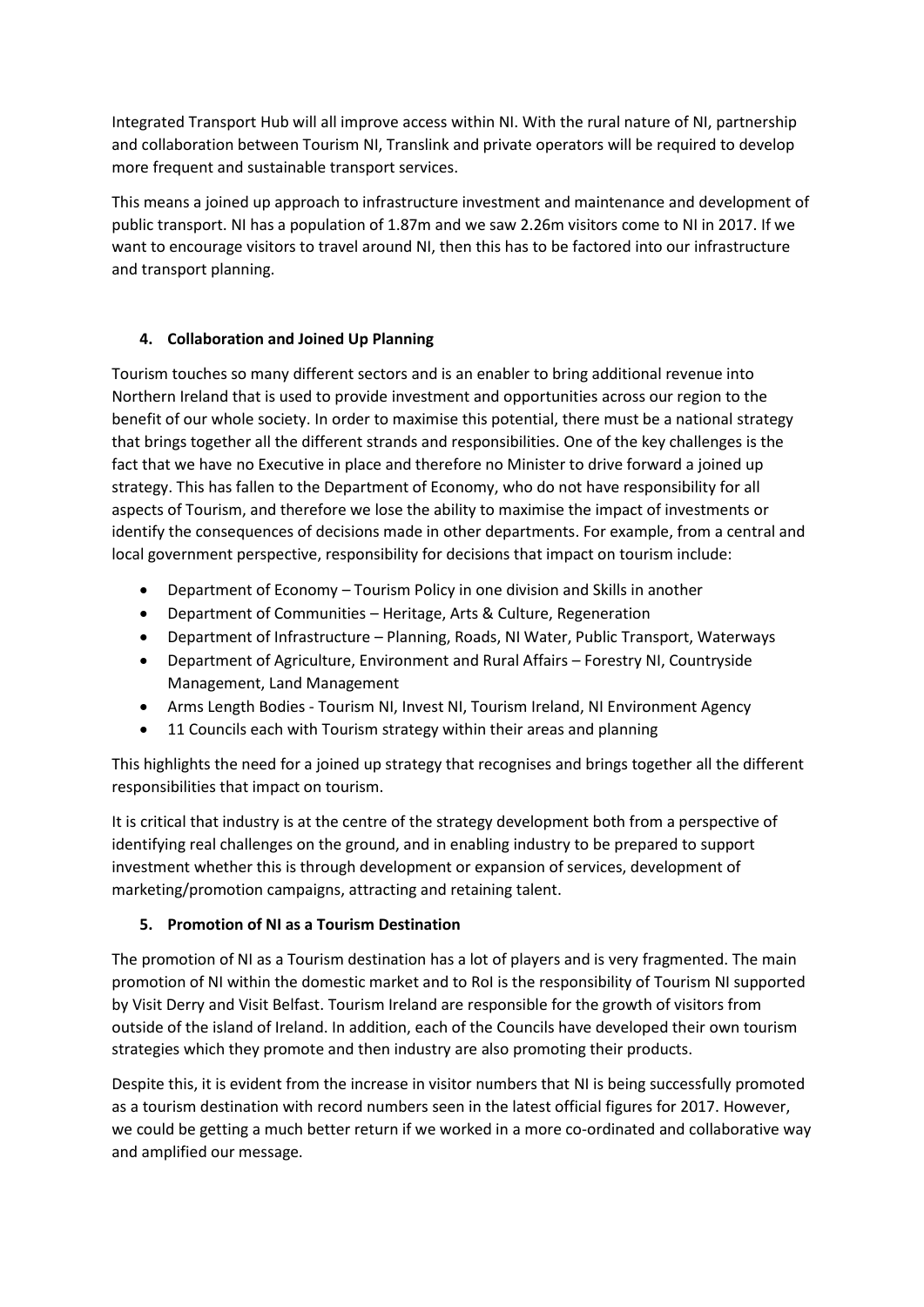There has been increased co-operation and collaboration between Tourism NI, Tourism Ireland and Failte Ireland, and TI's decision to assign the responsibility for NI at director level and appoint a Stakeholder Liaison manager for NI, based in NI, has been welcomed by the industry.

The success over recent years has been within a very challenging environment. TNI are working within with budgetary constraints, no agreed strategy for tourism in NI and no Ministerial direction due to the collapse of the NI Executive. All of this impacts on their ability to deliver. It is critical that TNI are provided with the right level of resources to develop the capacity, infrastructure and investment that is needed for the industry to maximise its potential.

We welcome the work done by TNI to develop an experience based brand for NI, which builds on the authenticity of our offer, and we look forward to this being presented to the industry along with tool kits to enable industry to incorporate their products within the overall experience brand. It is one thing having a brand, but this must be a unified brand which is utilised by all of those promoting NI and that the right level of funding is provided for promotion.

Failte Ireland and Tourism NI fund Tourism Ireland to promote the Island of Ireland outside of the Ireland. According to the Tourism Annual Report for 2017<sup>vi</sup>, Failte Ireland increased their funding by 10% to £39.6m whereas the funding from Tourism NI decreased by 14% to £12.8m.

The Island of Ireland is a small place in terms of the highly competitive world tourism markets, however through working together TNI and TI have taken the compelling reasons for visitors to come to NI – world class product, heritage, landscape and culture – and developed campaigns to promote all that is NI. The unprecedented popularity of the Game of Thrones is one example of that collaboration which has been seen in investments and campaigns and the main reason for coming to NI by an increasing number of visitors.

Our focus should be on ensuring this collaboration is strengthened which will amplify the promotion of NI, with a more joined up approach across all of the different players, not diluting through the creation of another agency specifically for NI.

What is missing are clear targets and KPI's with regard to the impact and return on investment for NI. It is difficult to get data on a timely basis and difficult to see the numbers of visitors coming to and staying in NI as a result of campaigns. This impacts on the ability of the industry to plan and develop their product.

## **Conclusion**

Tourism is an exciting and dynamic industry which has an ambitious vision to double in size by 2030 to an industry that will generate £2bn in revenues, with almost £1.5bn of revenues coming from visitors outside of NI; an industry that will employ 90,000 people that will support growth across the wider economy; an industry that provides opportunities for all in our society across the whole of the region; an industry that provides opportunities for local people to develop their own tourism businesses, building on their passions, culture and talent as well as providing flexible pathways for careers.

We have laid out the challenges that face the Tourism and Hospitality Industry:

- Competitiveness
- Skills
- Access and Connections
- Collaboration and Joined Up Planning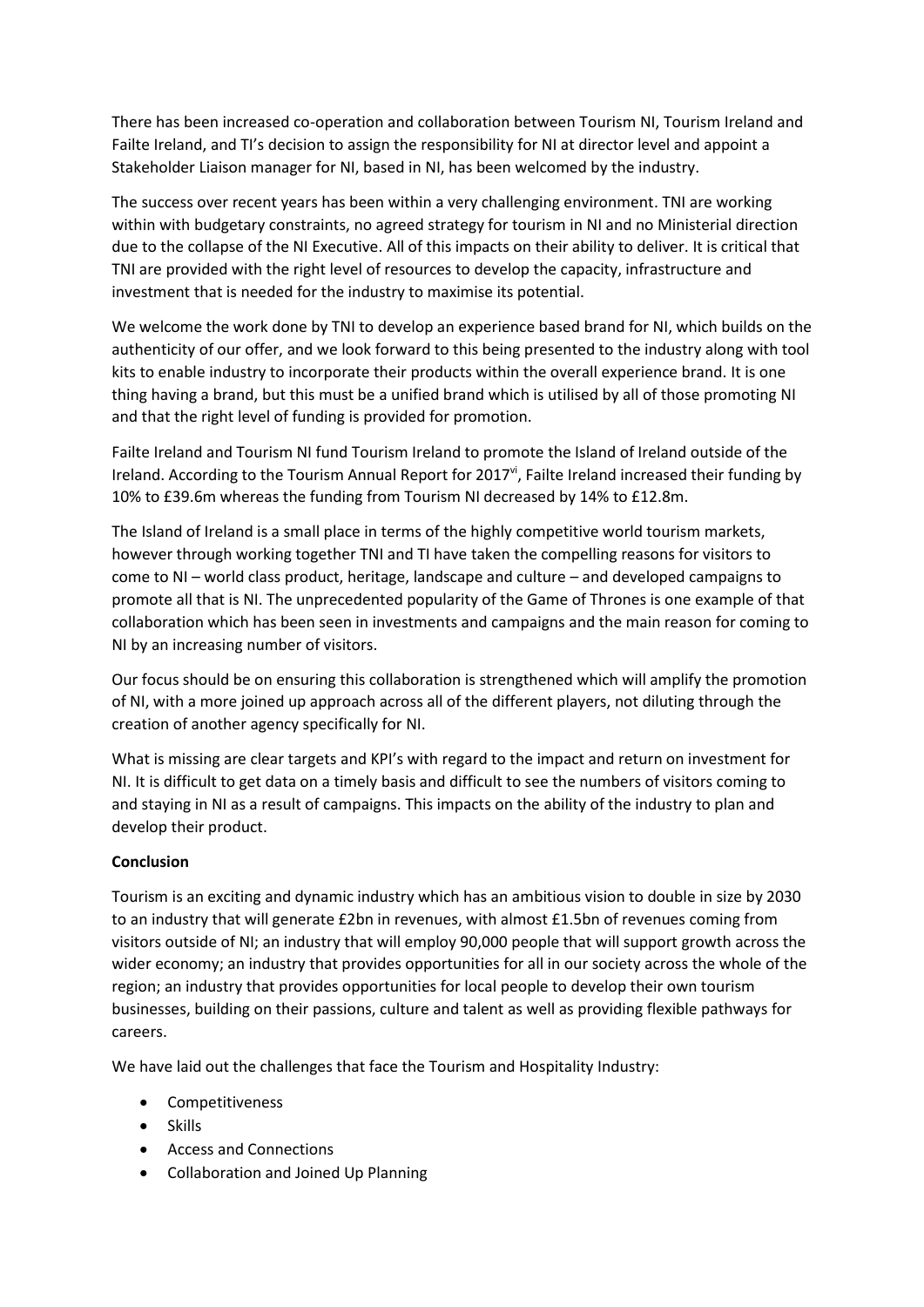- Access to timely and relevant information and statistics
- Clear targets and KPI's for promotion of NI

It is vital that government, in the absence of a NI Executive, develop a strategy for tourism in NI, in collaboration with industry, and create a framework and accountable implementation plan to support the development and growth of the industry. This needs to connect all the elements – Business Tourism, Landscape, Heritage & Culture, Leisure, Food & Drink – with a properly funded investment and resource plan to enable the industry to maximise the opportunity we have.

Tourism is an industry that can be transformational for Northern Ireland both economically and socially. It helps to change the narrative and perceptions of NI, it builds confidence and pride within our communities, supports local businesses, protects culture and heritage. The benefits of improved infrastructure touch everybody, creating a better place to live, work and play.

NITA would be happy to provide any further assistance and information the NI Affairs Committee may require during the course of the inquiry and would welcome the opportunity to expand on our paper with the committee through oral evidence.

For further information, please contact Dr Joanne Stuart OBE CEO NI Tourism Alliance Email – [joanne@nitourismalliance.com](mailto:joanne@nitourismalliance.com) Mobile – 07742 450283